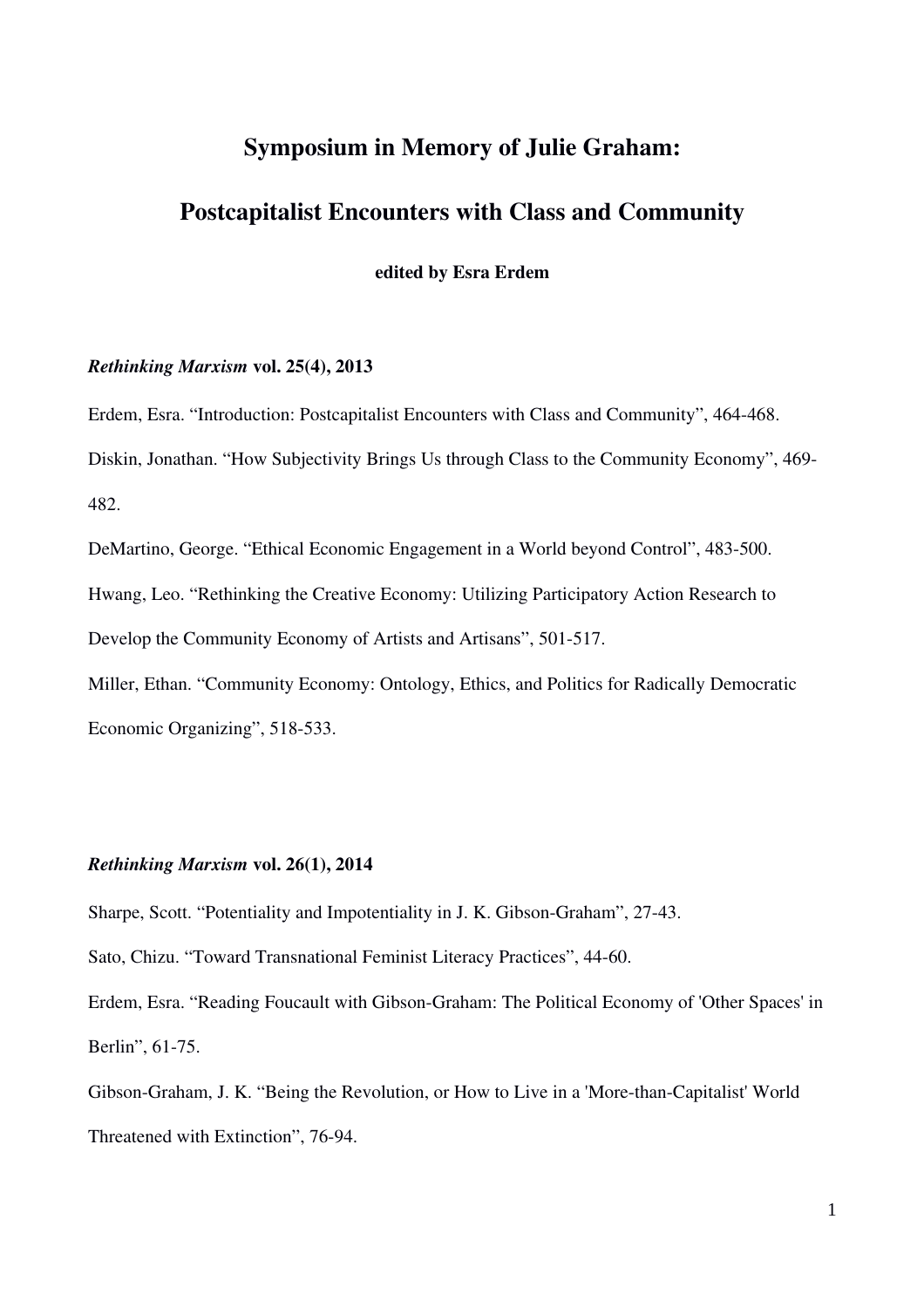## Symposium in Memory of Julie Graham:

#### Postcapitalist Encounters with Class and Community

## Introduction

Esra Erdem

 $esra. erdem@ash-berlin.eu$ 

#### Abstract:

The text introduces the contributions to Part I of the symposium, which we publish in memory of Julie Graham, eminent Marxist-feminist geographer and long-time member of our *Rethinking Marxism* collective.

Focusing particularly on the seminal contributions to poststructuralist Marxism made by Graham and her colleague Katherine Gibson (writing together under the pen-name Gibson-Graham), it shows how their work continues to inspire current scholarship in distinct ways. Gibson-Graham's critique of 'capitalocentrism' in leftist theory and politics; their process-oriented, interdisciplinary conception of economic diversity; and their ethical approach to connecting community and economy are identified as theoretical nodal points that inform all four symposium articles included in this issue.

Keywords: J.K. Gibson-Graham, community economy, diverse economy, poststructuralist Marxism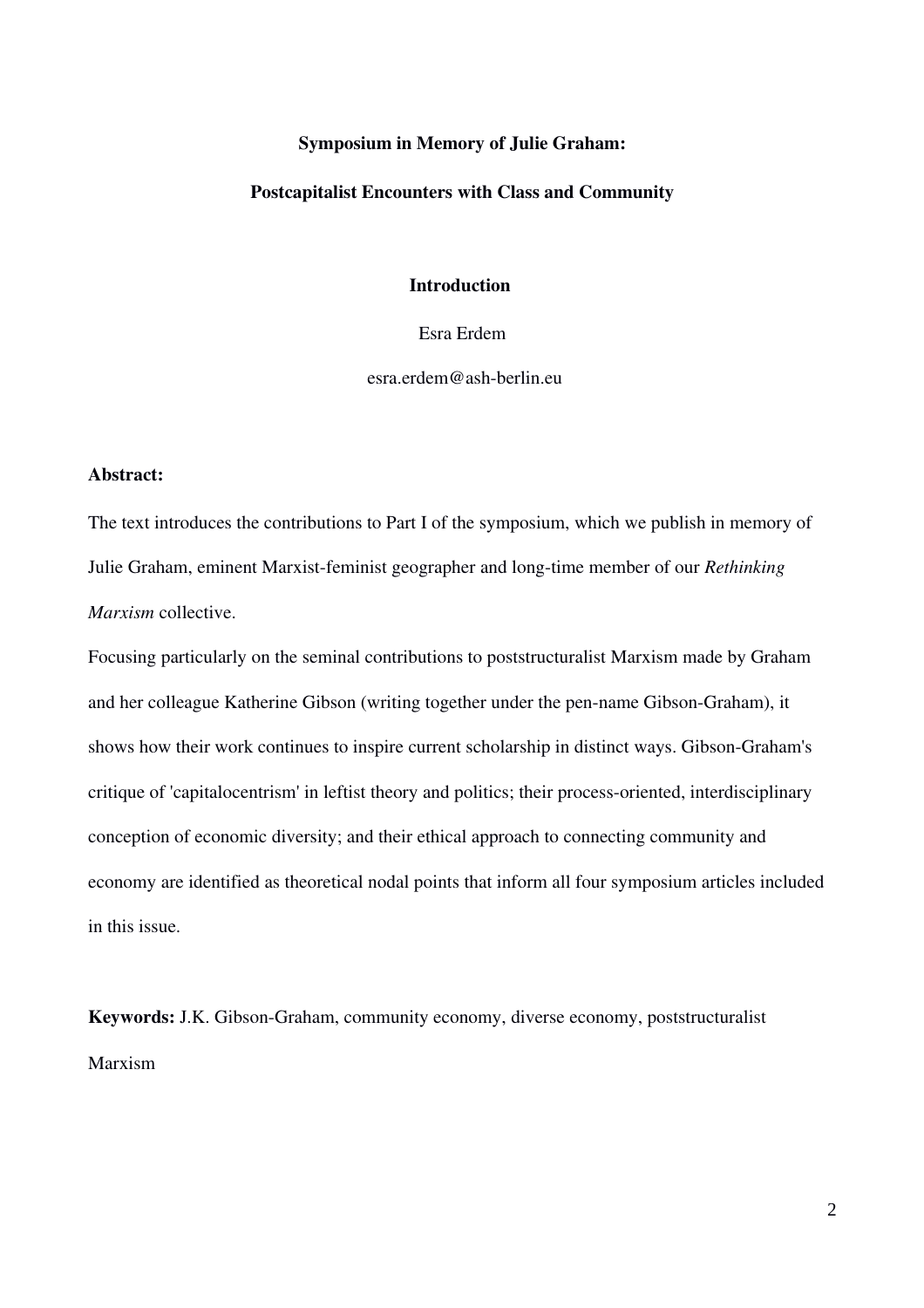With this symposium we wish to commemorate Marxist-feminist geographer Julie Graham, whose untimely death in April 2010 remains a huge loss for *Rethinking Marxism.* Julie was intimately involved in the collective production of this journal, serving on the editorial and advisory boards, working in the capacity of managing editor, participating in the organization of conferences, and contributing numerous articles to the pages of *Rethinking Marxism,* several of which have acquired the status of seminal texts in poststructuralist Marxist theory today.

Julie's intellectual legacy cannot be considered independently of the groundbreaking work that she and Katherine Gibson produced together under the pen-name J. K. Gibson-Graham. In an academic world where competitive pressures too often isolate knowledge producers, Gibson-Graham's longtime research partnership serves as commendable testimony to the theoretical and affective productivity of collective academic labor. At the University of Massachusetts Amherst, where Julie was based academically, this collaboration extended to conversations with Marxist economists Stephen Resnick and Richard Wolff, whose Althusserian inspired re-reading of Marx (Resnick and Wolff 1987) was to prove a significant influence on Gibson-Graham's work. Thus from the late 1980s onwards, Umass emerged as a theoretical hub for leftist academics and several cohorts of graduate students who shared an interest in taking Marxism in radically new theoretical directions. The common endeavor of thinking through the diversity of class constellations and developing a language of economic difference predicated upon the multiplicity and contingency of class specific sites and subject positions was a crucial precursor to the critique of 'capitalocentrism' which GibsonGraham were to articulate so eloquently in their book *The End of Capitalism (as we knew it*) (Gibson-Graham 1996). Just a few years later, the memorable volumes *Class and Its Others* (Gibson-Graham, Resnick and Wolff 2000) and *Re/Presenting Class: Essays in Postmodern*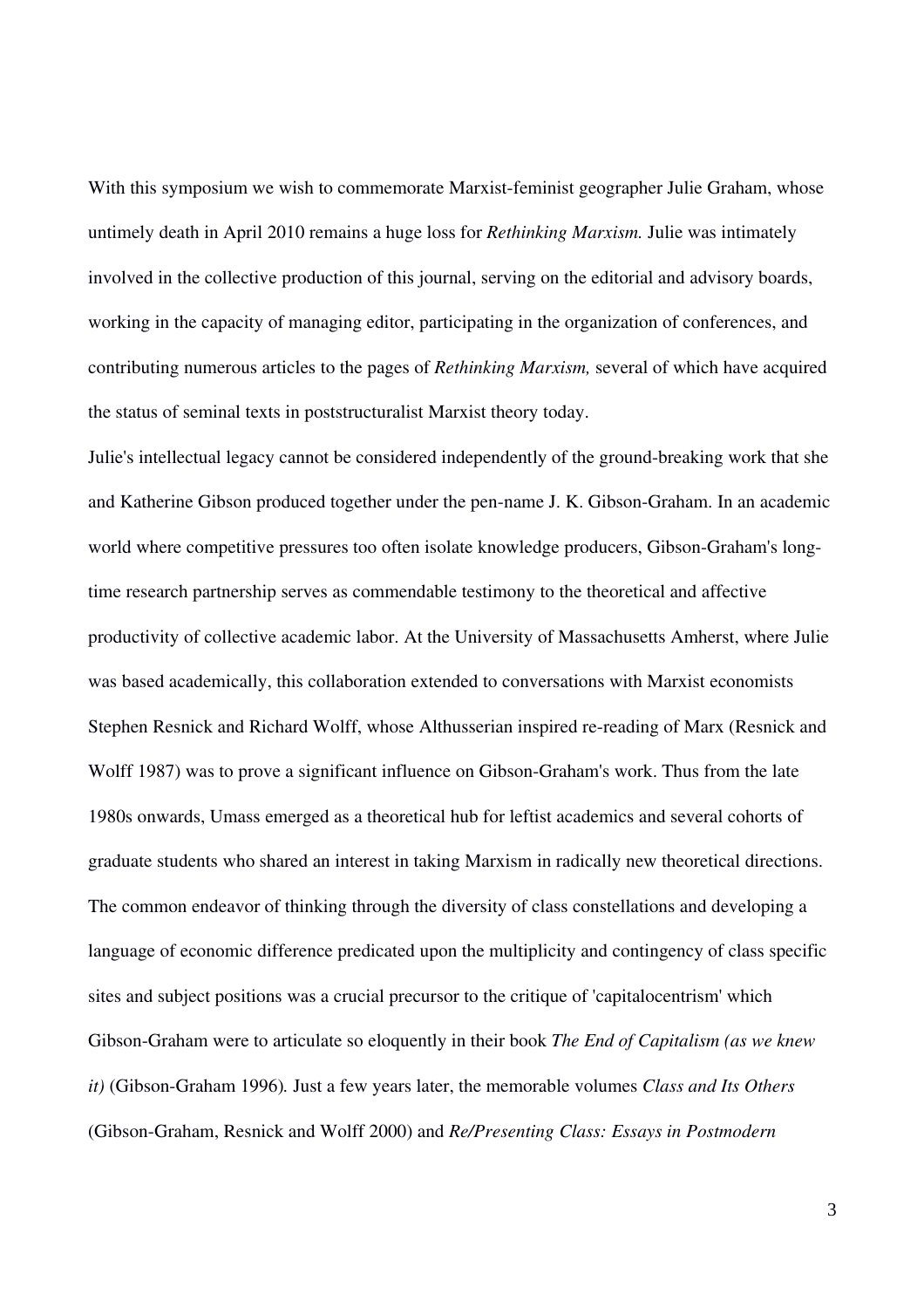*Marxism* (2001) brought together the writings of many scholars inspired by this new Marxian class theory. As the much-acclaimed symposium on "Subjects of Economy" (vol. 18 (2) of this journal), co-edited by Julie Graham and Jack Amariglio, exemplifies, Julie's contributions to bringing to life this collectivity have also produced highly tangible effects for *Rethinking Marxism*. Through her writings as well as in her mentoring and editorial capacities, Julie played a pivotal role in opening the journal to new theoretical explorations and to audiences interested in exploring class in conjunction with gender, sexuality, psychoanalysis, ecology, and community activism. Ongoing research collaborations between *Rethinking Marxism* and the Community Economies Research Network (CERN), initiated by Gibson-Graham, exemplify the kind of synergy that Julie brought to the journal group. $<sup>1</sup>$  $<sup>1</sup>$  $<sup>1</sup>$ </sup>

With this symposium we wish to both pay tribute to this rich scholarly legacy and to illustrate how it continues to inform current research practices. Aware of the fact that any single collection of texts such as this symposium can hardly be adequate to convey the theoretical depth and enduring significance of Julie's intellectual persona, the goal of the symposium lies in the more humble task of presenting novel theoretical impulses inspired by Gibson-Graham's efforts to think through and beyond capitalism. The two issues of *Rethinking Marxism* dedicated to this endeavor will provide readers with an opportunity to discover a variety of distinct research agendas engaging with Gibson-Graham's oeuvre. In the space provided by this introduction, I would like to highlight some recurrent themes and concepts discernible in the articles featured in Part I of the symposium. I wish to both sketch out the contours of a shared theoretical space and to point out the unique ways in which each text renders Gibson-Graham's concepts productive in its own theoretical and political terms.

<span id="page-3-0"></span><sup>&</sup>lt;sup>1</sup> See the memorial website http://forjuliegraham.wordpress.com/ for a sense of the lasting impact Julie has had on students, colleagues, and community activists.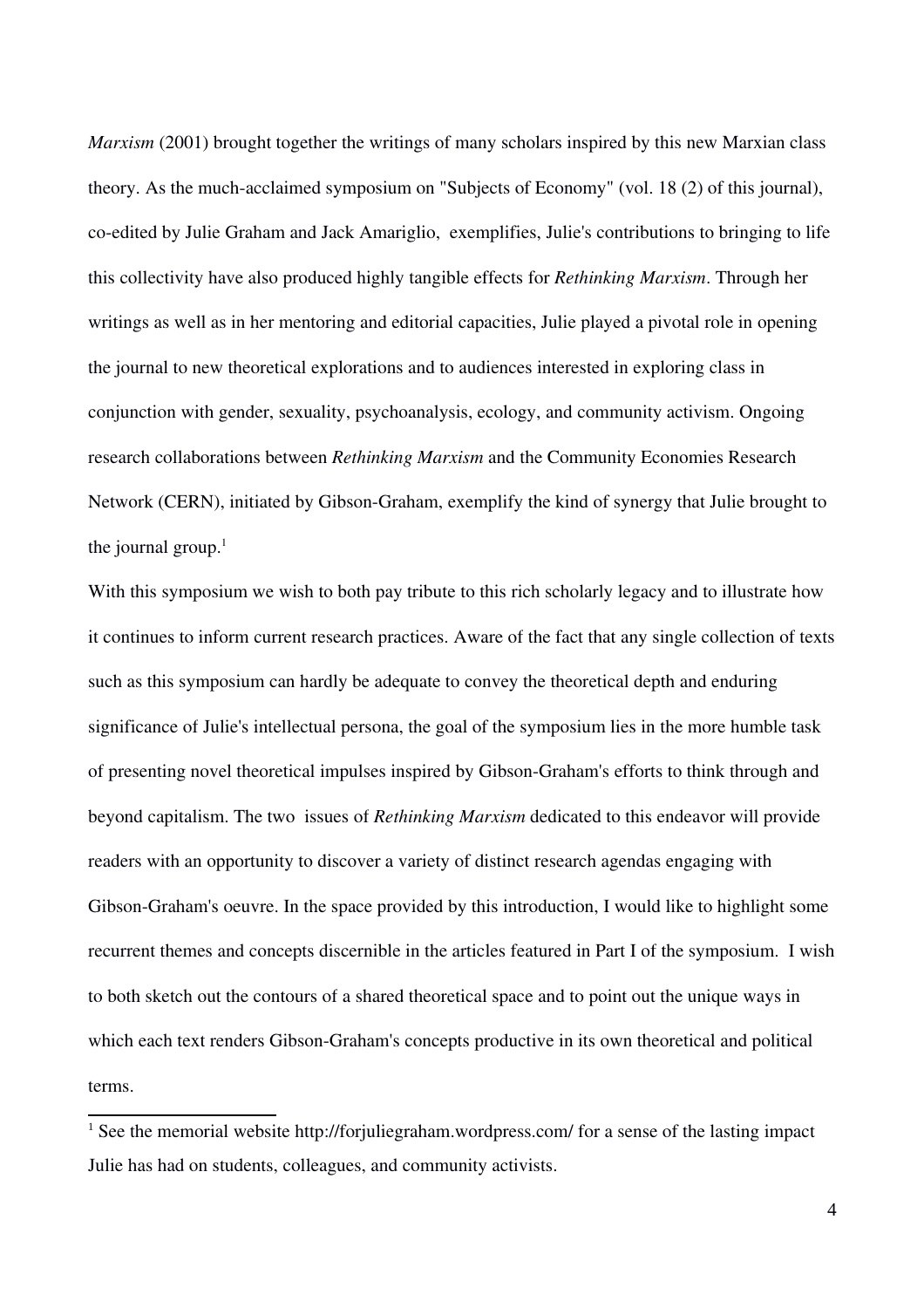Gibson-Graham's critique of 'capitalocentrism', i.e. the discursive marginalisation of noncapitalist economic processes, can be said to constitute one of the nodal points of this common theoretical space. By drawing attention to the performativity of theory, and arguing that "Marxism has contributed to the socialist absence through the very way in which it has theorized the capitalist presence" GibsonGraham mounted a significant challenge to the Left's analytical priorities and political certainties (1996, 252). The articles published in this issue demonstrate how Gibson-Graham's lucid and provocative diagnosis continues to reverberate through current controversies. As Jonathan Diskin points out in the article "How Subjectivity Brings us Through Class To The Community Economy", the 'capitalocentrism' critique has generated a growing awareness of the disempowering effects deriving from a depiction of capitalism as an all-encompassing social totality and an all-powerful adversary. This, in turn, provided the impetus to embark on a new research agenda of mapping the heterogeneity of the economic field and developing a language of economic difference adequate to this notion of diversity. The theory of diverse economies, then, constitutes a second theoretical reference point that is broadly shared among all contributors to this symposium. Diskin's article specifically focuses on the ramifications of Gibson-Graham's theory of economic diversity for class as a category of theoretical analysis. He emphasizes that class diversity, understood in terms of different ways of organizing surplus production, has always been one among several elements constitutive of Gibson-Graham's diversity framework. Diskin specifically responds to anxieties that Gibson-Graham's anti-essentialism might relegate Marxist theory to a somewhat minor role and convincingly argues that class occupies a place of enduring significance in Gibson-Graham's analysis. The vision of community economies, as elaborated in *A Postcapitalist Politics* (Gibson-Graham 2006) in terms of collective processes of ethical deliberation over economic decisions and interdependencies, and constituting the third theoretical nodal point of our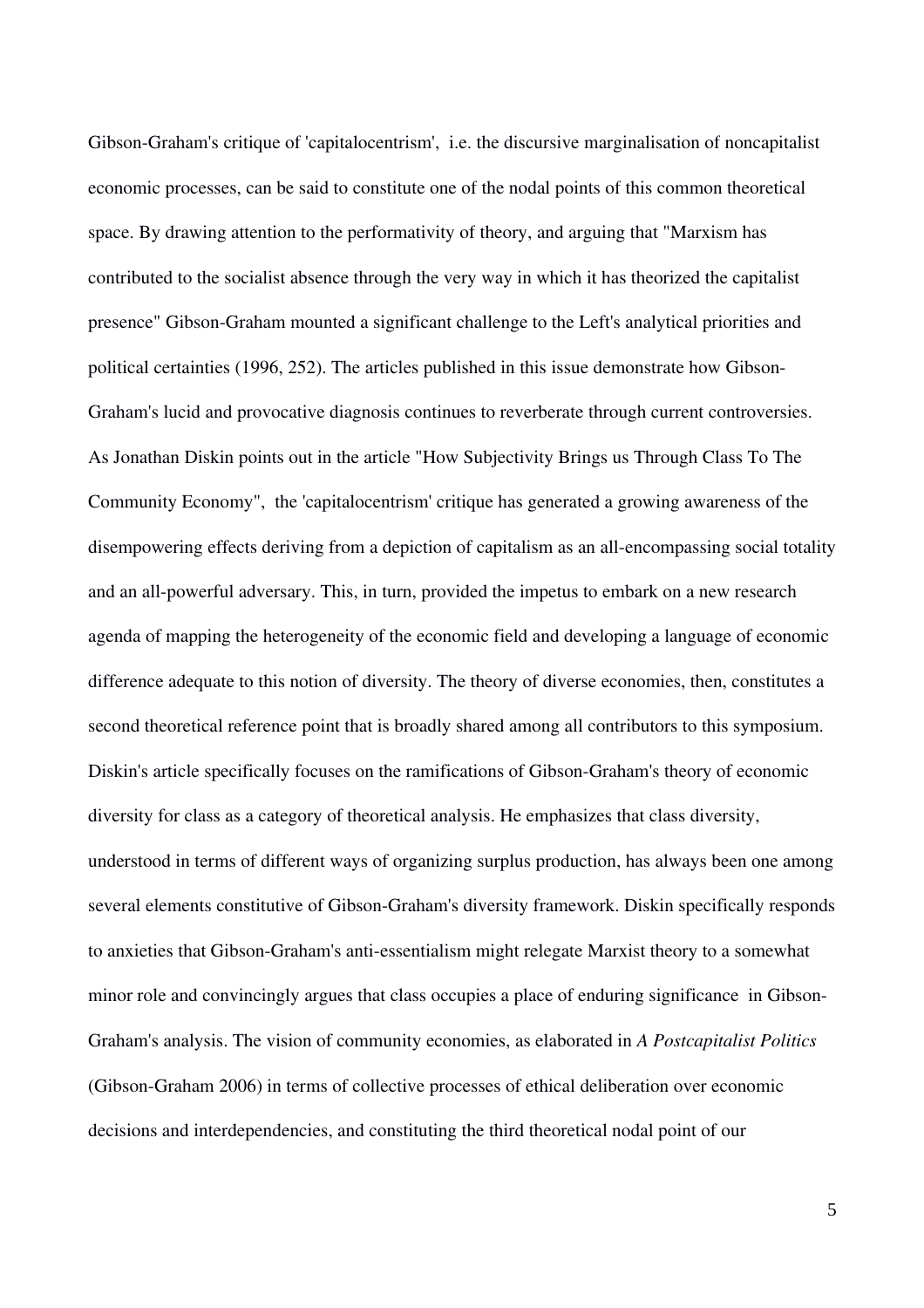symposium, is a case in point . Both in its theoretical chapters and through the empirical case studies presented, the book clearly shows a concern with exploitation. For Diskin, however, Gibson-Graham's contributions to contemporary Marxian theory clearly go beyond this. He draws readers' attention to the ethico-political resignification of Marx's notion of social labor in the context of the community economies framework. As such, Diskin squarely places Gibson-Graham's understanding of social labor in the broader debate within poststructuralist Marxism concerning the boundaries of social being (or becoming) vis-à-vis the collective production, appropriation and distribution of surplus labor.

In his contribution to the symposium, Leo Hwang gives concrete meaning to the community economies concept through an empirical case study from Western Massachusetts. His article, which carries the title "Rethinking the Creative Economy: Utilizing Participatory Action Research to Develop the Community Economy of Artists and Artisans", forms part of a tradition of participatory action research projects carried out by scholars affiliated with the Community Economies Research Network. CERN aims at putting noncapitalist economic practices, protagonists, and enterprises on the agenda of economic policy development. For Western Massachusetts, for example, Hwang reports a mainstream vision of regional economic development that connects the promotion of 'creative industries' to the fostering of a capitalist art market. He juxtaposes this vision to artists' starkly different stories about their place in the regional economy. Excerpts from interview data he collected in the context of the *Rethinking the Creative Economy Project* illustrate the vital contributions made by nonmarket, noncapitalist economic activities such as barter, gifting, or commoning towards securing artists' livelihoods and creating a sense of community. As Diskin remarks, such local activities matter because their very existence goes against the grain of 'capitalocentric' narratives of the economy. The efficacy of local agency thus exceeds its

6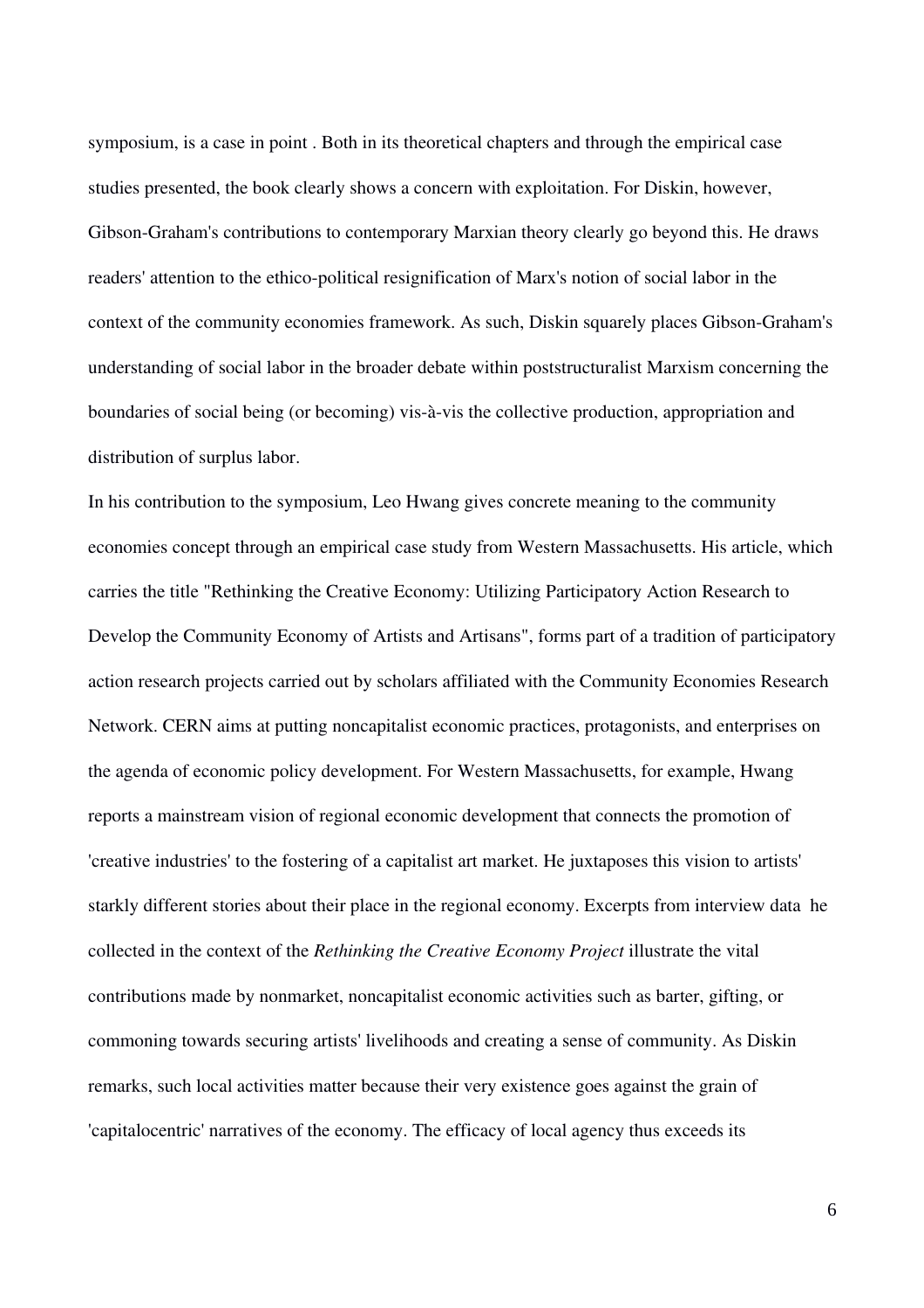geographical boundaries and must be considered in the context of its ability to successfully unmask claims that capitalism constitutes a social totality rather than only being a small part of a broader, more heterogeneous economic field.

According to George DeMartino, this activist spirit of "starting where you are" and directly involving local community members in economic policy debates are among the factors that render Gibson-Graham's participatory action research so pertinent to the debate on ethics and economics. In his article titled "Ethical Economic Engagement in a World Beyond Control", DeMartino contrasts this experimental ethic to the fantasy of the economist as the knowing subject of the capitalist social totality. He considers Gibson-Graham's willingness to concede the fragmentariness of their knowledge and to engage with the heterogeneity of the economic field to be particular strengths that bring to the fore the ethical dimension of economic decision-making. As such, Gibson-Graham demonstrate an acute awareness that social change is predicated on an "ethics of risk", that is, on the theoretical choices academics make in the process of knowledge production, on the ways they position themselves in the research process, and the terms on which they engage with the communities they conduct their research in. For DeMartino, then, an "ethics of risk" in research implicates a code of conduct that includes training community-based researchers as knowledge producers (rather than reducing them to functional roles such as facilitators of access to interview partners or as translators), learning to listen rather than "knowing too much" (in the sense of imposing a particular research agenda or policy recommendation), cultivating respect for distinct epistemic traditions, and an openness to mutual learning and transformation.

Ethan Miller's contribution to the symposium, "Community Economy: Ontology, Ethics and Politics for Radically-Democratic Economic Organizing", addresses this interrelation between community and economy from the social movement perspective. His reflections on the main tenets

7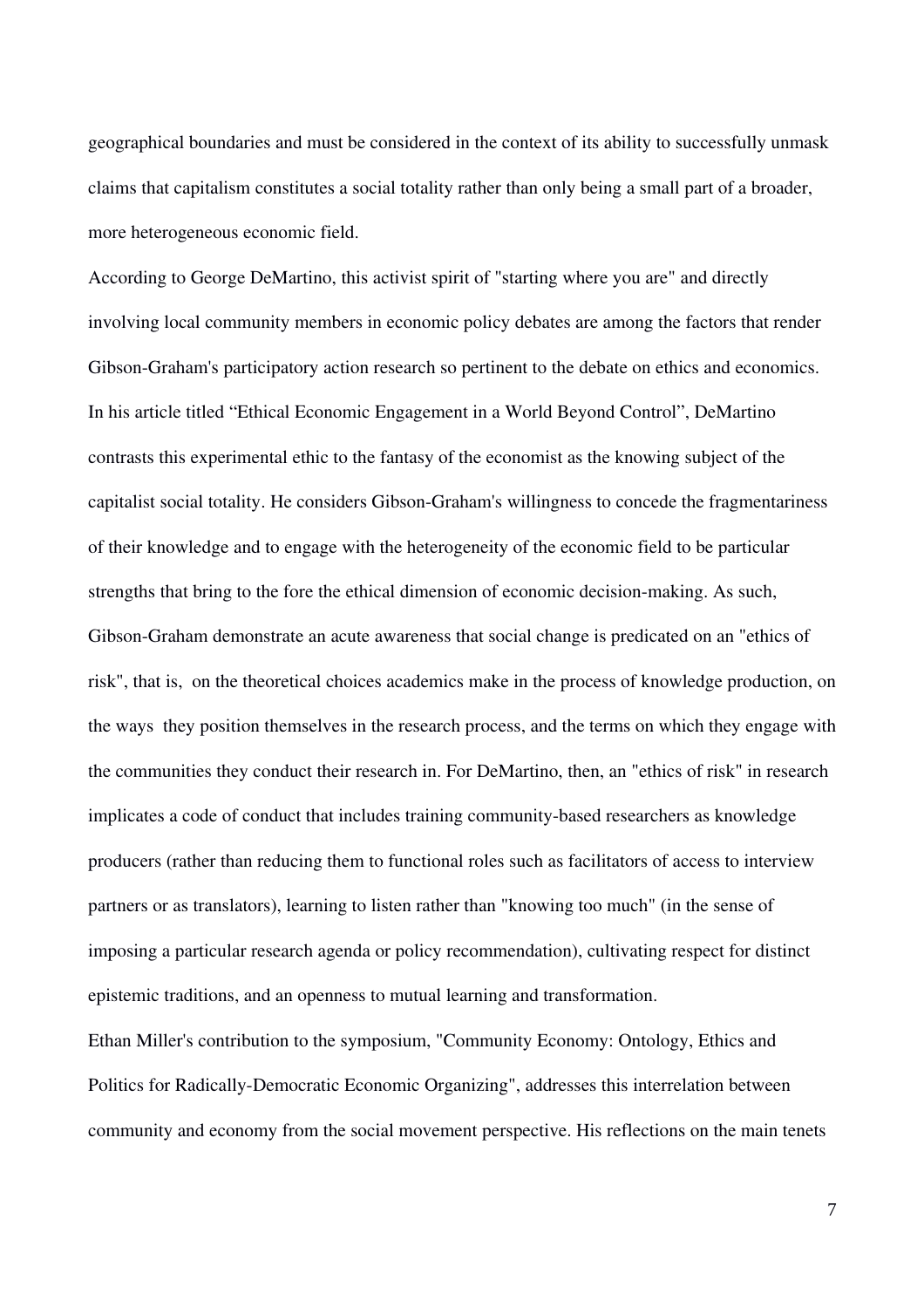of Gibson-Graham's community economies constitute a remarkable tour de force, encompassing the ontological, ethical, and political dimensions. In underlining the performativity of the social, Miller pays particular attention to the dilemmas facing activist groups as they grapple with defining, communicating, and putting into practice their common values. He draws on the solidarity economy movement as a comparable (and comparative) example to explore how Gibson-Graham navigate the attractions and entrapments associated with such acts of (temporarily) fixing economic space. According to Miller, Gibson-Graham's work exhibits a particular sensitivity to this problematic, as evidenced in the embeddedness of ongoing ethical deliberation as a crucial component of economic everyday life, while at the same time they exhibit a principled reluctance to judge (i.e. to rule out or celebrate) any particular constellation of community economy on a priori grounds.

To sum up, the three nodal points identified in this introduction, namely the critique of capitalocentrism, the diverse economies framework and the ethics of a community economy, serve a twofold function: First, to sketch out - albeit in a very rudimentary fashion - the contours of the conceptual space shared by the contributors to the symposium. Secondly, to provide an entry point for readers to engage with the distinct theoretical insights and subtle argumentation of each article on its own terms. In keeping with the spirit of Julie's commitment to reinvigorating leftist theory and praxis, we hope that the symposium will arouse the interest of a broad readership, instigating constructive critique and new insights into poststructuralist Marxist theory, as well as sparking conversations with scholars-activists and community-based researchers worldwide about their experiences in enacting postcapitalist collectivities.

## Acknowledgements

I would like to thank S. Charusheela, Ceren Özselçuk, Jared Randall, David Ruccio, Maliha Safri